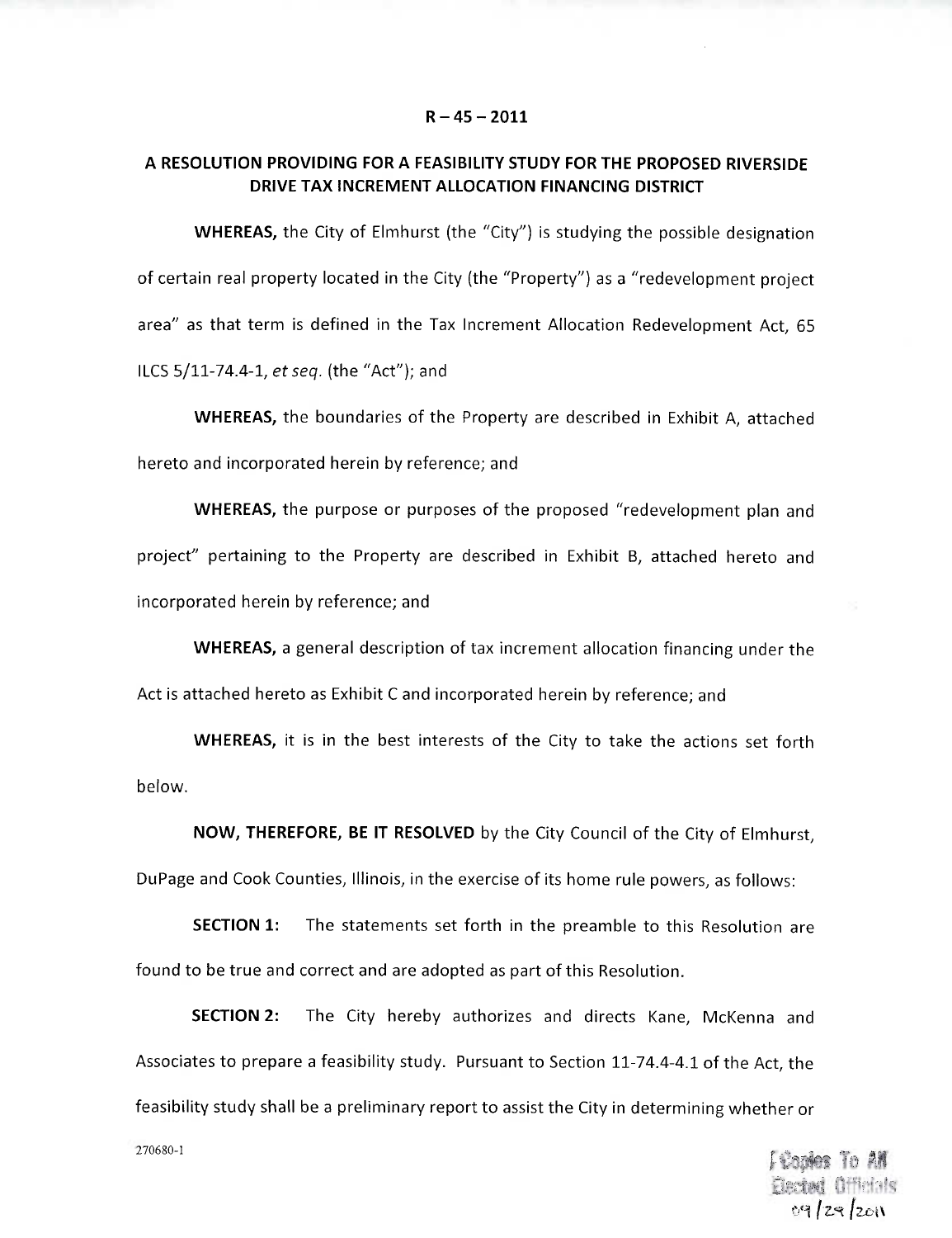not tax increment allocation financing is appropriate for effective redevelopment of the proposed redevelopment project area.

**SECTION 3:** The City hereby designates its Planning and Zoning Administrator, Nathaniel "Than" Werner, 209 North York Street, Elmhurst, Illinois, 60126 (630) 530- 3010 as the municipal officer who can be contacted for additional information about the proposed redevelopment project area and who should receive all comments and suggestions regarding the redevelopment of the area to be studied.

**SECTION 4:** The City Clerk or her designee is authorized and directed to immediately send a copy of this Resolution to all taxing districts that would be affected by the designation of the Property as a redevelopment project area.

**SECTION** 5: All ordinances, resolutions, motions or orders in conflict with this Resolution are hereby repealed to the extent of such conflict. If any provision of this Resolution is held to be invalid by a court of competent jurisdiction, then that provision shall be stricken from this Resolution and the remainder of this Resolution shall continue in full force and effect to the extent possible.

#### **[REMAINDER OF PAGE INTENTIONALLY LEFT BLANK]**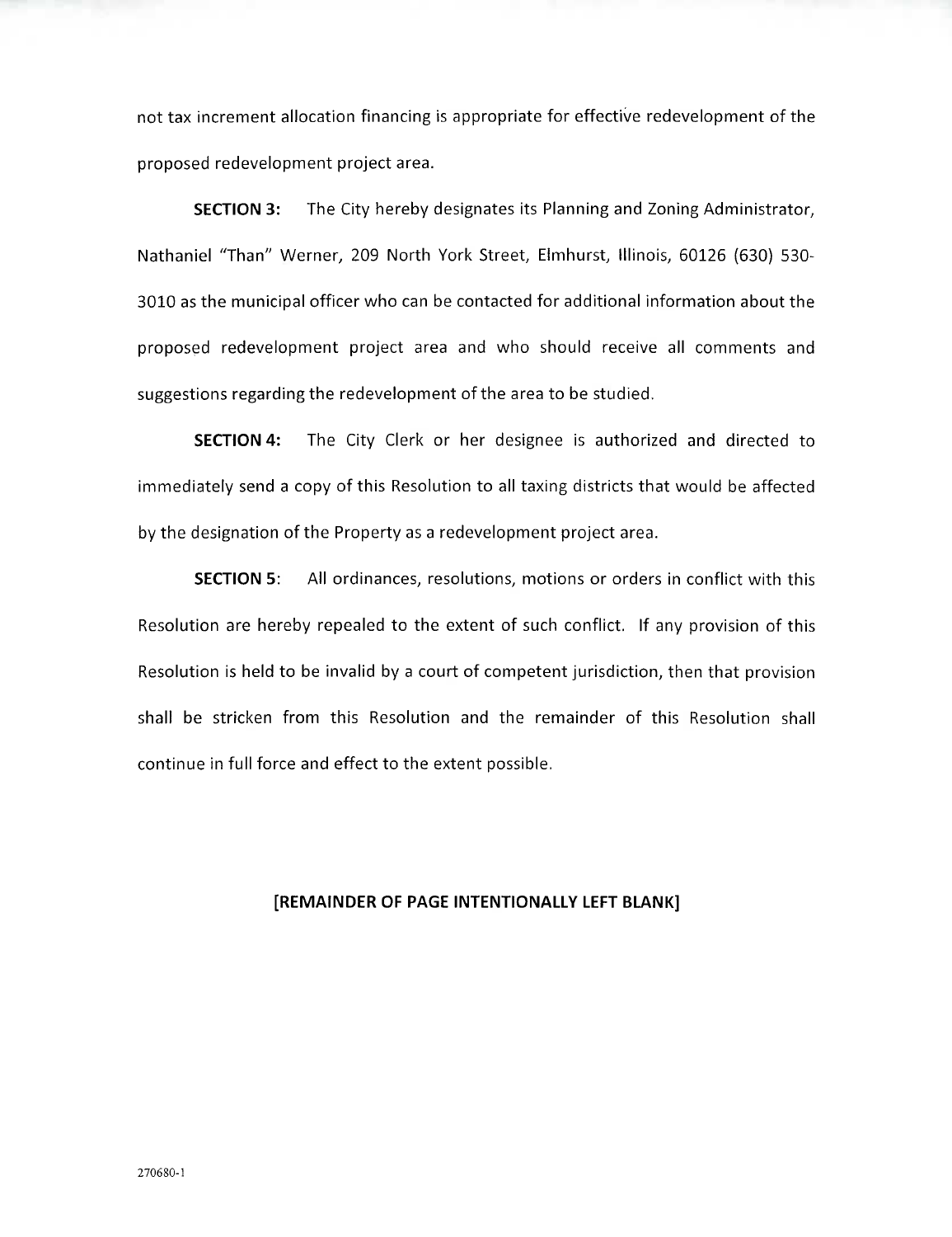**SECTION 6:** This Resolution shall be in full force and effect from and after its passage in the manner provided by law.

|                           | ADOPTED this $3^{\sqrt{\alpha}}$ day of Catrber, 2011. |  |
|---------------------------|--------------------------------------------------------|--|
| AYES: $\overline{\omega}$ |                                                        |  |
| NAYS: $\omega$            |                                                        |  |
| ABSENT: $\partial$        |                                                        |  |

ABSTENTION:

APPROVED by me this  $\mathcal{I}^{\mathcal{A}\mathcal{A}}$  day of  $\Box$  delelver , 2011.

Peter P. DiCianni III, Mayor of the City of Elmhurst, DuPage and Cook Counties, Illinois

ATTESTED and filed in my office, this  $3^{\sim}$ day of Catober, 2011.

Datty Spencer

Patty Spencer, City Clerk of the City of Elmhurst, DuPage and Cook Counties, Illinois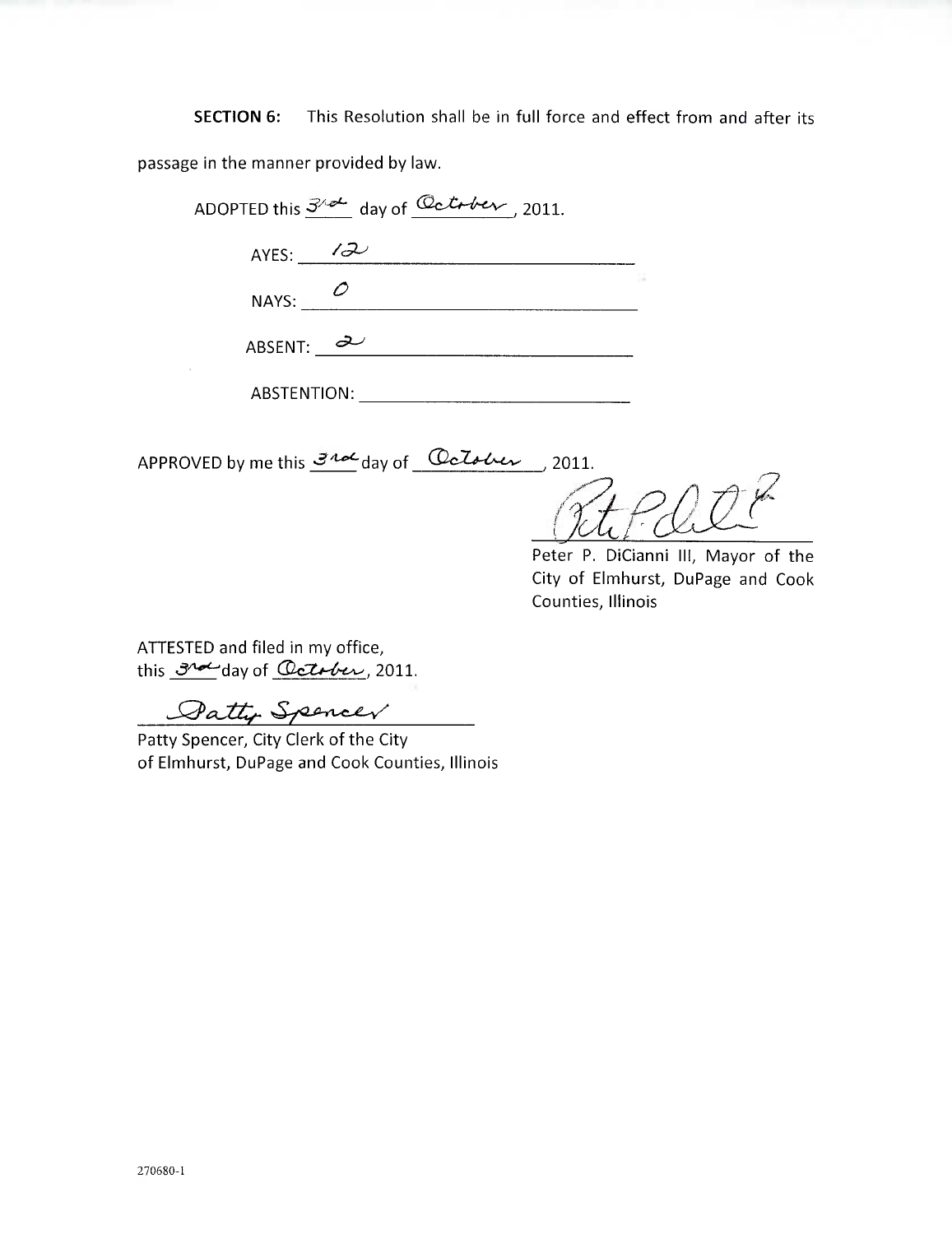# **EXHIBIT A**

**DESCRIPTION OF BOUNDARIES OF PROPOSED REDEVELOPMENT PROJECT AREA**

 $\sim 10^7$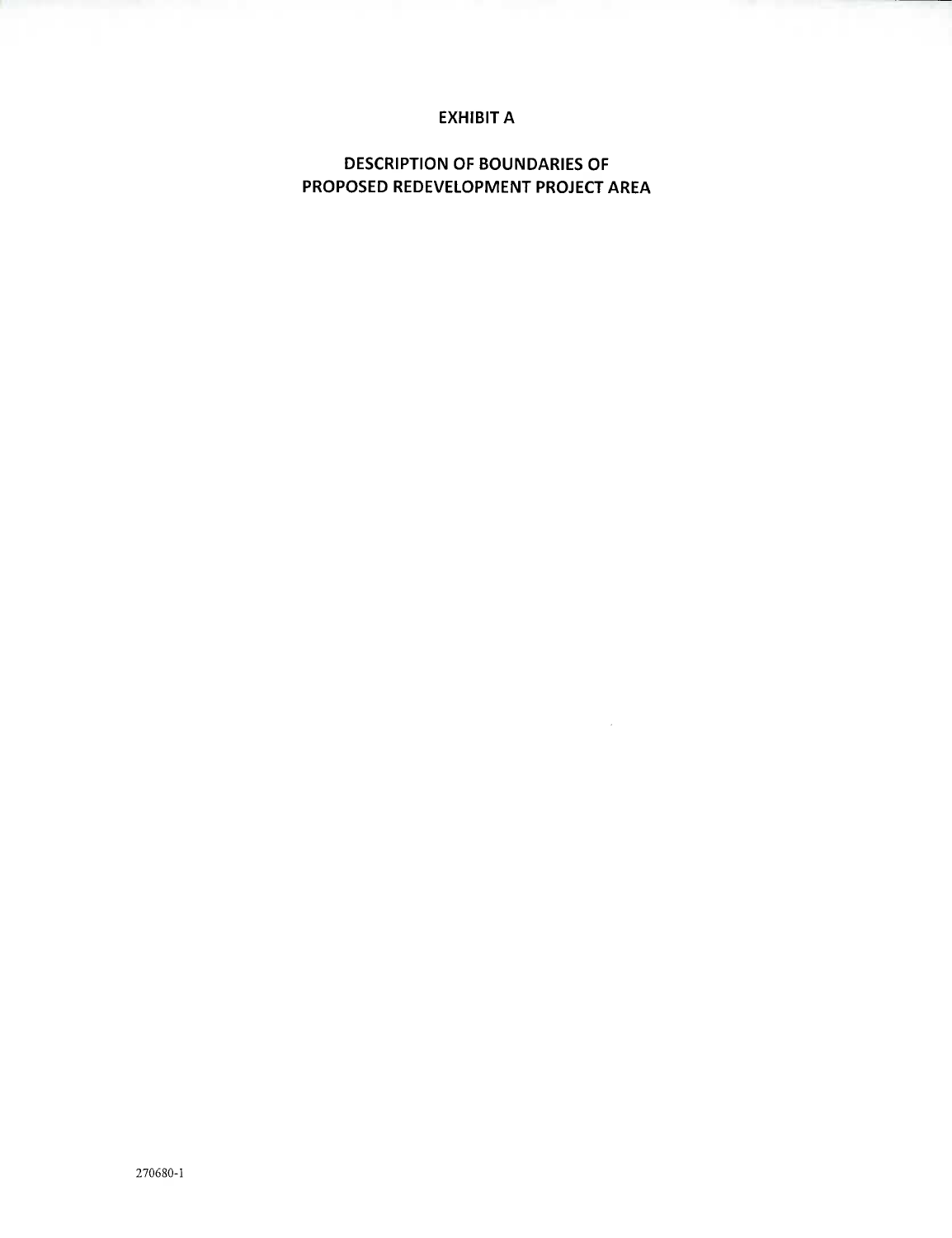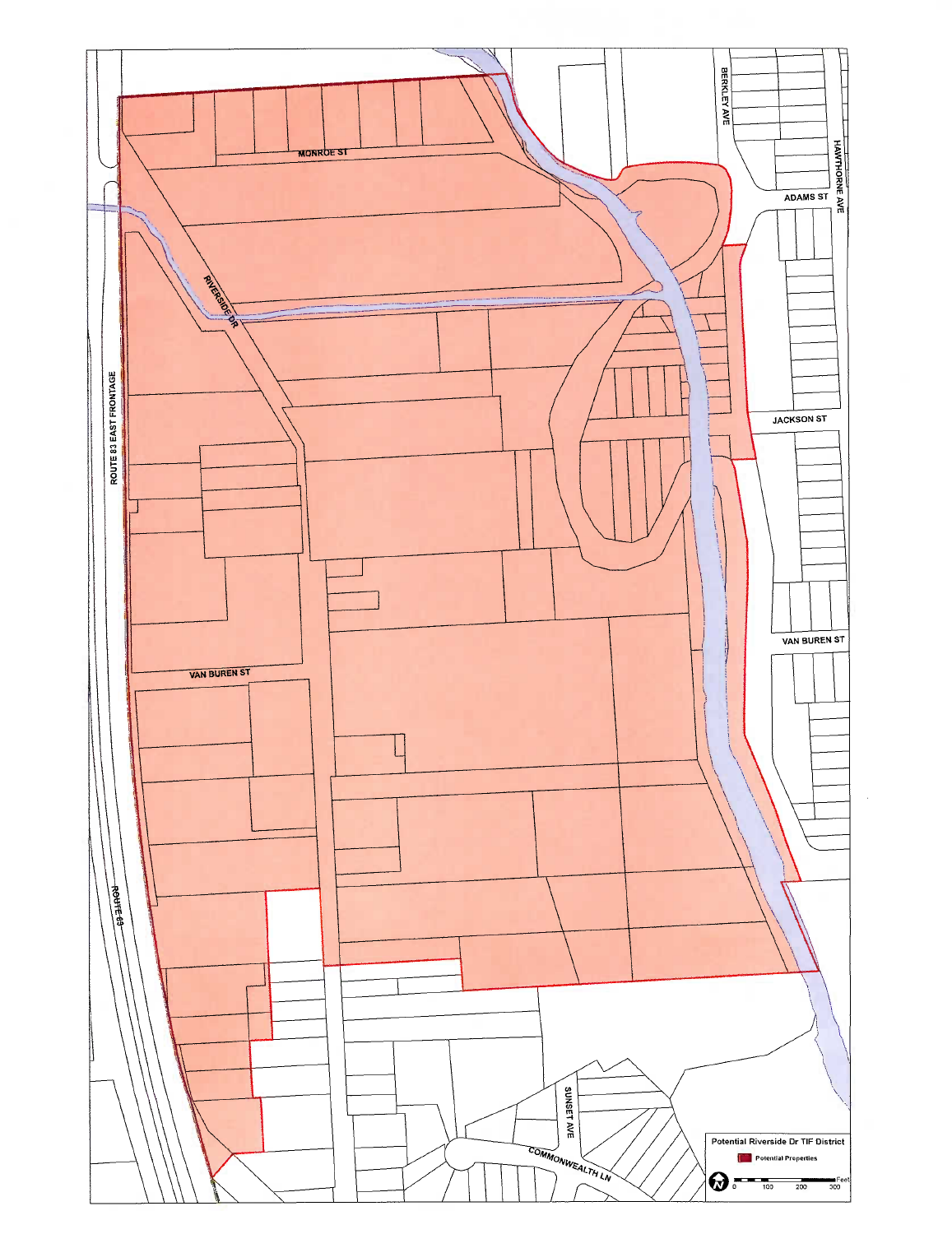#### **EXHIBIT B**

# **PURPOSES OF PROPOSED REDEVELOPMENT PLAN AND PROJECT**

# **The Redevelopment Plan:**

The City recognizes the need for implementation of a strategy to revitalize properties within the boundaries of the RPA and to stimulate and enhance private development. Commercial and retail development is a key component of the strategy. The needed private investment will be possible only if Tax Increment Financing (TIF) is adopted pursuant to the terms in the Tax Increment Allocation Redevelopment Act, Illinois Compiled Statutes, chapter 65, Section 5/11-74.4-1 et. seq., as amended. Incremental property tax revenue generated by the development will play a decisive role in encouraging private development. Site conditions that may have precluded intensive private investment in the past will be eliminated. Ultimately, the implementation of the Redevelopment Plan and Project will benefit the City and all the taxing districts, which encompass the RPA in the form of a significantly expanded tax base.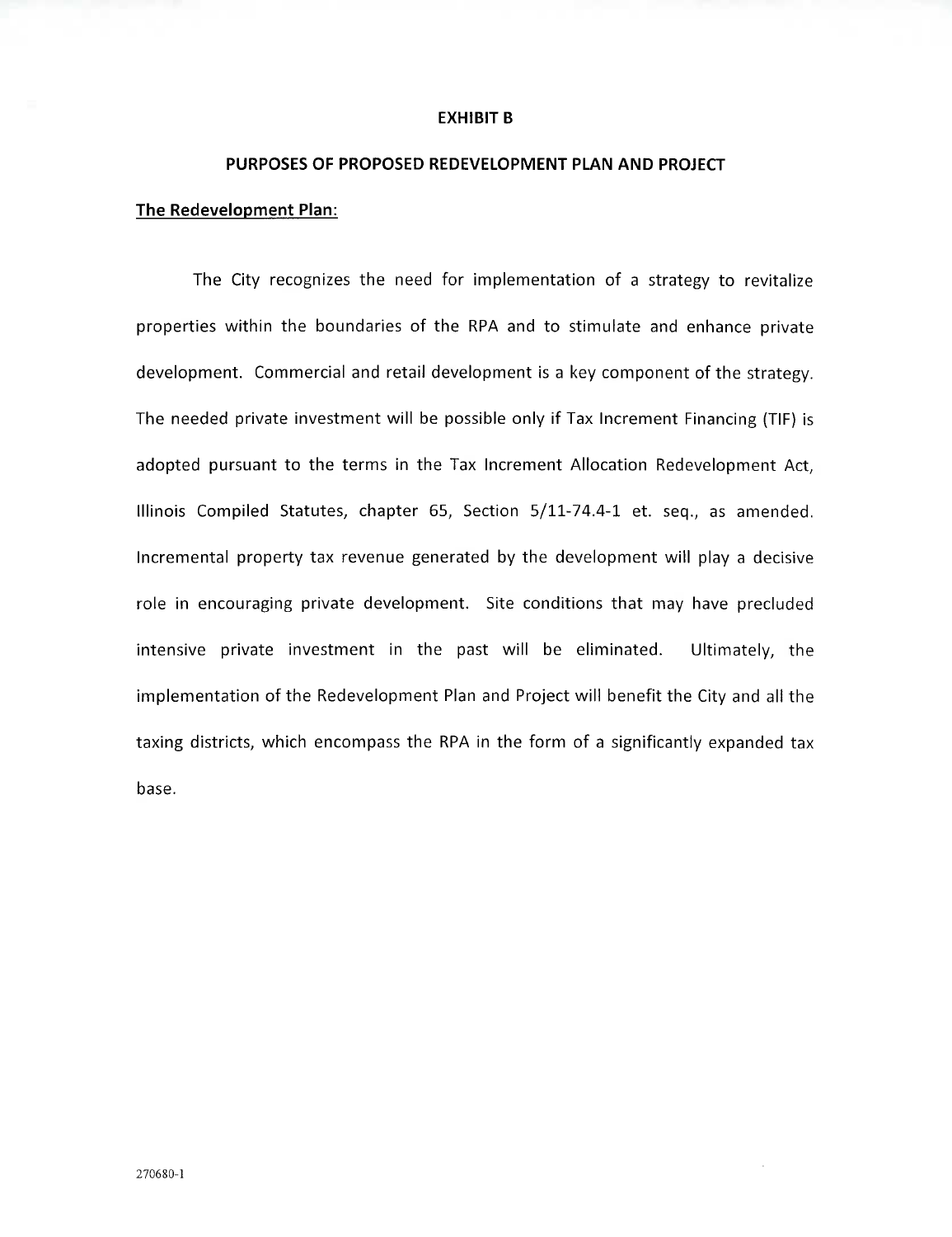#### **EXHIBIT C**

## **GENERAL DESCRIPTION OF TAX INCREMENT ALLOCATION FINANCING:**

Tax Increment Financing (TIP) allows municipalities to carry out redevelopment activities on a local basis. The technique is used to pay for the public improvements and other services needed to prepare the Redevelopment Project Area for private investment. Through TIP, a community captures the increase in local real estate taxes, which result from the Redevelopment Project Areas. This increase in taxes may be used to pay for the public cost involved in the project.

Under TIP, the current equalized assessed valuation of all taxable real estate within the designated area is "frozen" at that level. This is the base EAV. Taxes which are levied on the base EAV in the Redevelopment Project Area, including the County, school districts, township, etc.; however, the growth in property tax revenues as a result of the private investment in the Redevelopment Project Area (the tax increment) is put into a special "tax allocation fund." These funds are then used to pay for the public investment and/or reimburse private investment made in the Redevelopment Project Area.